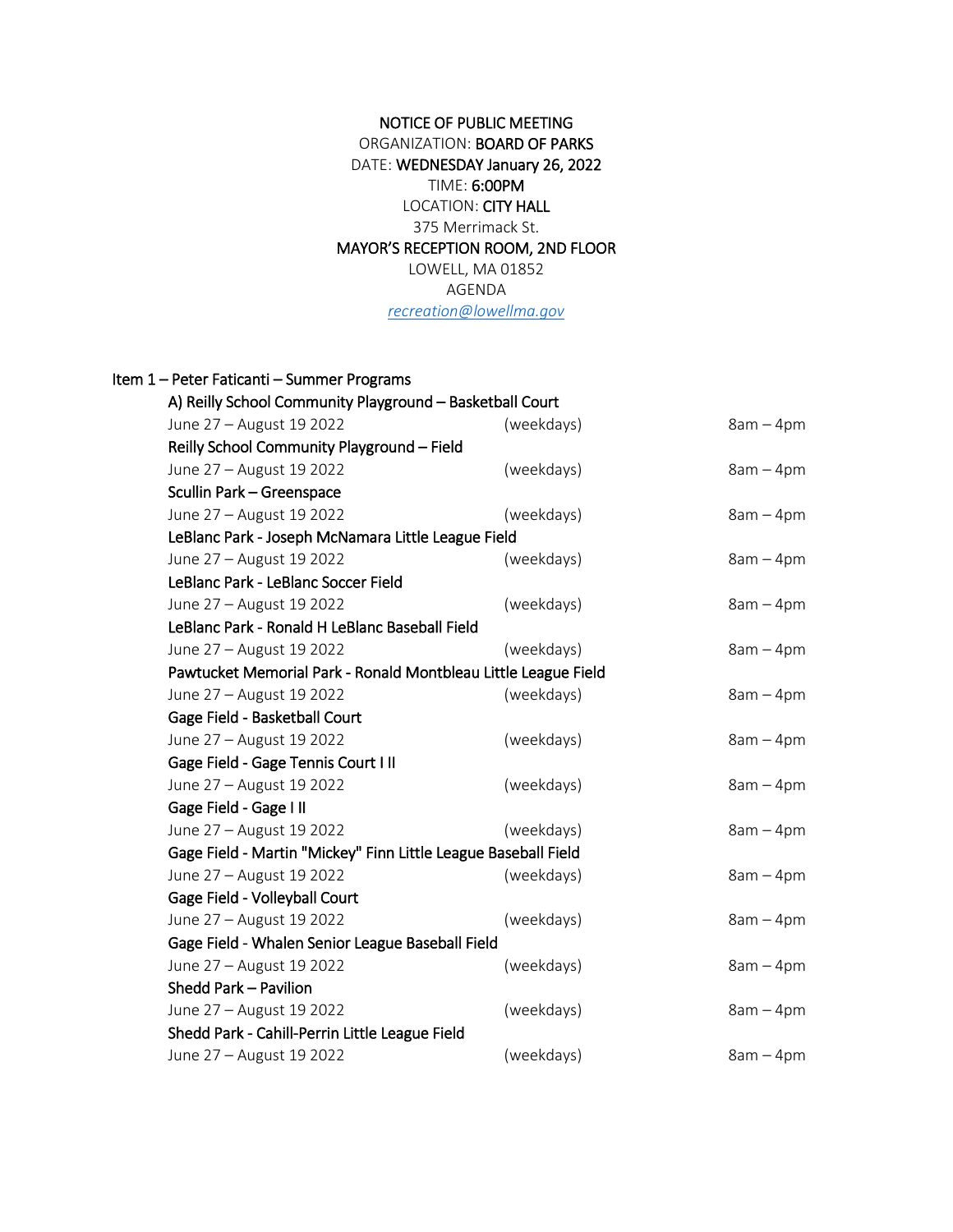|  | Shedd Park - Edward F. Finnegan Basketball Court                                                                                  |              |                 |  |  |
|--|-----------------------------------------------------------------------------------------------------------------------------------|--------------|-----------------|--|--|
|  | June 27 - August 19 2022                                                                                                          | (weekdays)   | $8am - 4pm$     |  |  |
|  | Shedd Park - Elmer P. Rynne Tennis Court I - VI                                                                                   |              |                 |  |  |
|  | July 1 - August 19 2022                                                                                                           | (weekdays)   | $8am - 4pm$     |  |  |
|  | Shedd Park - Gresco Baseball Field                                                                                                |              |                 |  |  |
|  | July 1 - August 19 2022                                                                                                           | (weekdays)   | $8am - 4pm$     |  |  |
|  | Shedd Park - Kelly L. Page Softball Field                                                                                         |              |                 |  |  |
|  | July 1 - August 19 2022                                                                                                           | (weekdays)   | $8am - 4pm$     |  |  |
|  | Shedd Park - Krysiak Courts on Boylston St. Court I II                                                                            |              |                 |  |  |
|  | June 27 - August 19 2022                                                                                                          | (weekdays)   | $8am - 4pm$     |  |  |
|  | Shedd Park - Picnic Area I-In Front of Pyne School                                                                                |              |                 |  |  |
|  | June 27 - August 19 2022                                                                                                          | (weekdays)   | $8am - 4pm$     |  |  |
|  | Shedd Park - Robert G. Gallagher Little League Field                                                                              |              |                 |  |  |
|  | July 1 - August 19 2022                                                                                                           | (weekdays)   | $8am - 4pm$     |  |  |
|  | Shedd Park - Tennis Backboard I II                                                                                                |              |                 |  |  |
|  | June 27 - August 19 2022                                                                                                          | (weekdays)   | $8am - 4pm$     |  |  |
|  | <b>Shedd Park - Track</b>                                                                                                         |              |                 |  |  |
|  | June 27 - August 19 2022                                                                                                          | (weekdays)   | $8am - 4pm$     |  |  |
|  | Highland Park - Basketball Court I II III                                                                                         |              |                 |  |  |
|  | June 27 - August 19 2022                                                                                                          | (weekdays)   | $8am - 4pm$     |  |  |
|  | Highland Park - Bob Vigeant Instructional T-Ball Field                                                                            |              |                 |  |  |
|  | June 27 - August 19 2022                                                                                                          | (weekdays)   | $8am - 4pm$     |  |  |
|  | Highland Park - Deck Hockey Rink                                                                                                  |              |                 |  |  |
|  | June 27 - August 19 2022                                                                                                          | (weekdays)   | $8am - 4pm$     |  |  |
|  | Highland Park - DeCosta Field                                                                                                     |              |                 |  |  |
|  | June 27 - August 19 2022                                                                                                          | (weekdays)   | $8am - 4pm$     |  |  |
|  | Highland Park - Loucraft Field                                                                                                    |              |                 |  |  |
|  | June 27 - August 19 2022                                                                                                          | (weekdays)   | $8am - 4pm$     |  |  |
|  | Resident Youth Fee \$0.00/2hr block                                                                                               |              |                 |  |  |
|  | <b>B) Flag Football Clinic</b>                                                                                                    |              |                 |  |  |
|  | Stoklosa School Park - Multipurpose Field                                                                                         |              |                 |  |  |
|  | April 26 - June 7 2022                                                                                                            | (Tuesdays)   | $515pm - 715pm$ |  |  |
|  | September 21 - November 2 2022                                                                                                    | (Wednesdays) | $515pm - 715pm$ |  |  |
|  | Resident Youth Fee \$0.00                                                                                                         |              |                 |  |  |
|  | Item 2 - Ronnie Eaton - Baseball                                                                                                  |              |                 |  |  |
|  | This may conflict with Over 30, Northeast Baseball and Legion Baseball                                                            |              |                 |  |  |
|  | Alumni Field                                                                                                                      |              |                 |  |  |
|  | July 6, 7, 13, 14, 20 21, 27, 28, 29 2022                                                                                         |              | $7$ pm $-11$ pm |  |  |
|  | July 10, 24, 31 2022                                                                                                              |              | $10am - 2pm$    |  |  |
|  | Resident Adult Fee \$150.00 per 4 hour block x 12 blocks = \$1,800                                                                |              |                 |  |  |
|  | Light Fee \$50 per 4 hours \$50.00 x 9 block = \$450<br>Custodial fee \$120.00x 12 days = \$1,440 Total charge per 9 days= \$3690 |              |                 |  |  |
|  |                                                                                                                                   |              |                 |  |  |
|  | Total Fee as Proposed = \$5940                                                                                                    |              |                 |  |  |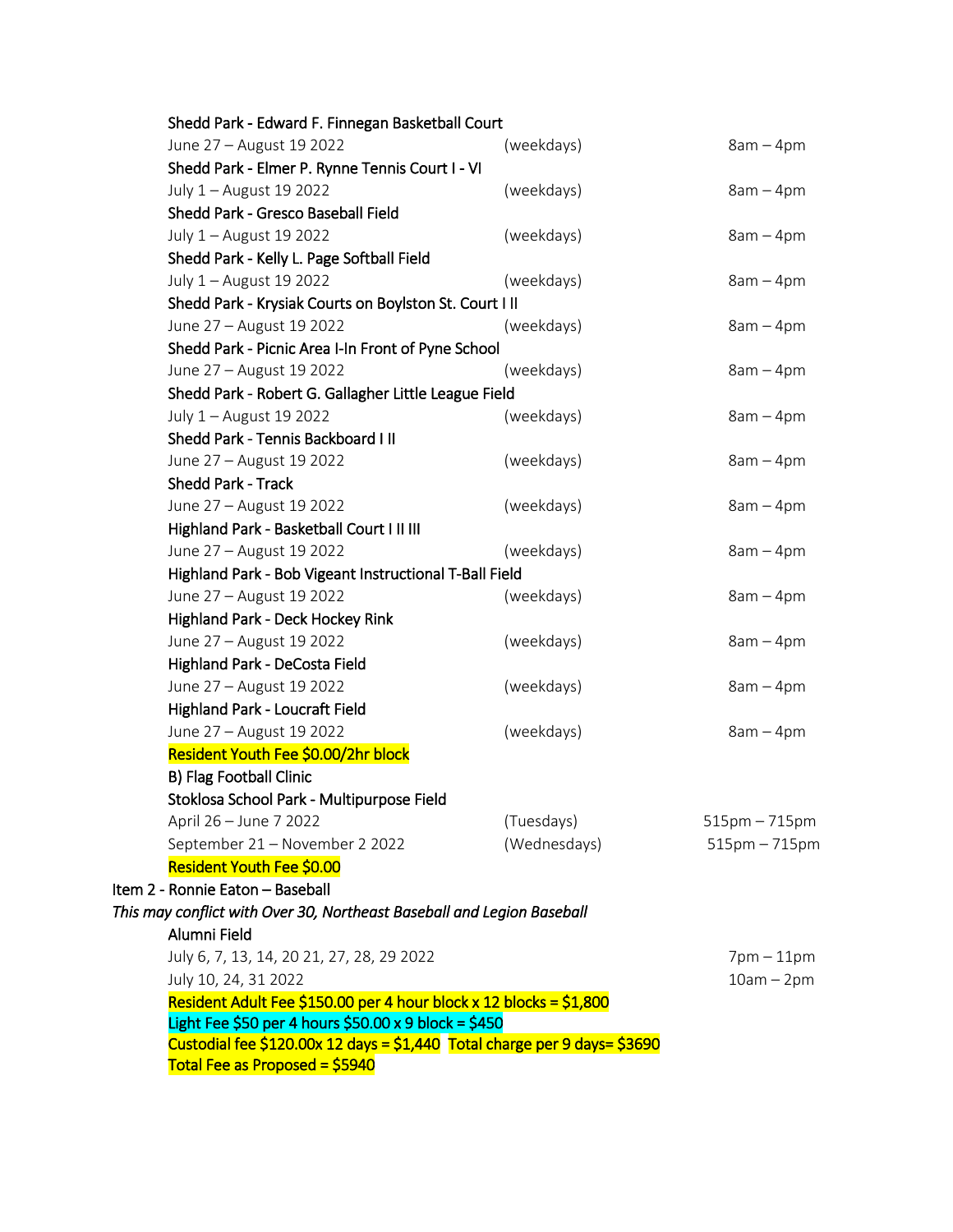| Item 3 - Joann Varnie - Workshop                                                                    |                       |                     |  |  |  |
|-----------------------------------------------------------------------------------------------------|-----------------------|---------------------|--|--|--|
| <b>Shedd Pavilion</b>                                                                               |                       |                     |  |  |  |
| June 12 2022                                                                                        |                       | $12pm-4pm$          |  |  |  |
| Lowell Resident Adult Fee \$25 / 2hr block x 2 + Custodial Fee \$120 = \$170                        |                       |                     |  |  |  |
| Item 4 - Luis Costa / North East Rush Professional Soccer                                           |                       |                     |  |  |  |
| This may conflict with Lowell Lacrosse                                                              |                       |                     |  |  |  |
| William "Billy" Rizos Turf Field                                                                    |                       |                     |  |  |  |
| April 10, 24 2022                                                                                   |                       | $3pm-7pm$           |  |  |  |
| May 8 22 2022                                                                                       |                       | $3pm-7pm$           |  |  |  |
| June 5, 19 2022                                                                                     |                       | $3pm-7pm$           |  |  |  |
| July 9, 23 2022                                                                                     |                       | $3pm-7pm$           |  |  |  |
| Resident Adult Fee \$200.00 per 4 hour block x 8 blocks = \$1,600                                   |                       |                     |  |  |  |
| Custodial fee \$120.00x 8 days = \$960                                                              | Total Charge: \$2,560 |                     |  |  |  |
| Item 5 - Marivel Santos - Kids Service                                                              |                       |                     |  |  |  |
| North Common - Stage                                                                                |                       |                     |  |  |  |
| July 16 2022                                                                                        |                       | $12pm-4pm$          |  |  |  |
| Resident Adult Fee \$25/hr block $x$ 2 = \$50                                                       |                       |                     |  |  |  |
| Item 6 - Cheryl Saba - Kid Programs                                                                 |                       |                     |  |  |  |
| A) Father Maguire Playground - Concession Stand                                                     |                       |                     |  |  |  |
| July 1 - September 1 2022                                                                           | (Sunday – Saturday)   | $8am - 10pm$        |  |  |  |
| Resident Youth Fee \$0.00/2hr block                                                                 |                       |                     |  |  |  |
| B) Edwards St Park - Edward J Walsh Youth Soccer Complex                                            |                       |                     |  |  |  |
| September 1 - October 31 2022                                                                       | (Weekdays)            | $130$ pm $- 530$ pm |  |  |  |
| Resident Youth Fee \$0.00/2hr block                                                                 |                       |                     |  |  |  |
| Item 7 - Gabriella Akenn Musa - Family Fun Day for Redeem Christain Church<br><b>Shedd Pavilion</b> |                       |                     |  |  |  |
| August 28 2022                                                                                      |                       | $9am - 5pm$         |  |  |  |
| Resident Adult Fee \$25/2hour x 2blocks + Custodial fee \$120/4hr = \$170.00                        |                       |                     |  |  |  |
| Item 8 - Jason Normandie - Games                                                                    |                       |                     |  |  |  |
| <b>Callery Park - Concession Stand</b>                                                              |                       |                     |  |  |  |
| April 2 - October 31 2022                                                                           | (Sunday – Saturday)   | $6pm - 8pm$         |  |  |  |
| Resident Youth Fee \$0.00/2hr block                                                                 |                       |                     |  |  |  |
| Item 9 - Catherine Fiorino - School Field Day                                                       |                       |                     |  |  |  |
| Cawley Memorial Stadium Complex - Track                                                             |                       |                     |  |  |  |
| June 7 2022                                                                                         |                       | $8am - 12pm$        |  |  |  |
| Resident Youth Fee \$0.00/2hr block                                                                 |                       |                     |  |  |  |
| Item 10 - Maria Claudio - Baseball / Tournaments                                                    |                       |                     |  |  |  |
| North Common - Carney Softball Field                                                                |                       |                     |  |  |  |
| April 4 - August 29 2022                                                                            | (MonThurSat)          | $4pm-6pm$           |  |  |  |
| Resident Youth Fee \$0.00/2hr block                                                                 |                       |                     |  |  |  |